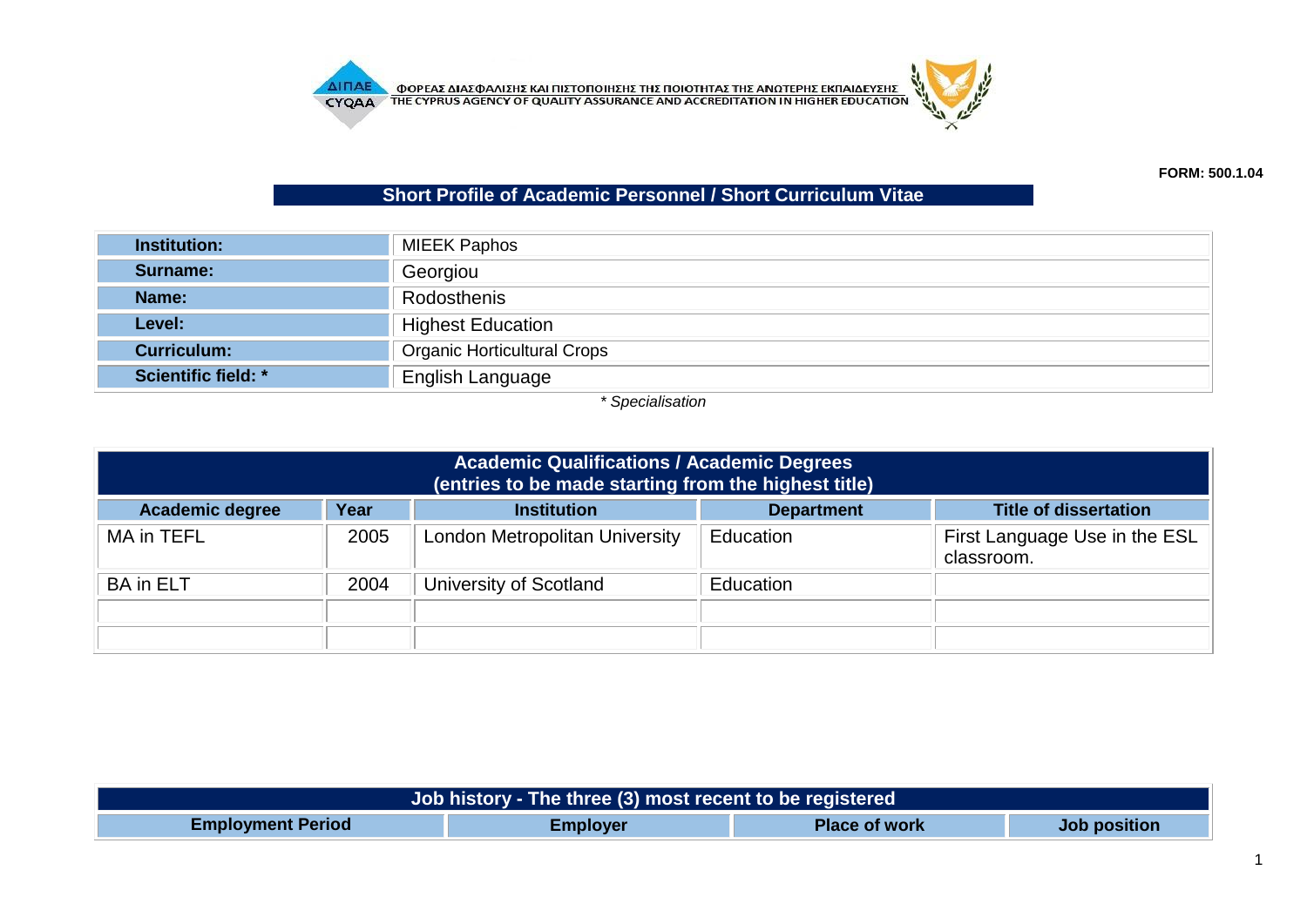| <b>From</b> | ۱o   |                                      |                                      |                        |
|-------------|------|--------------------------------------|--------------------------------------|------------------------|
| 2007        | 2019 | Ministry of Education and<br>Culture | <b>State Institutes of Education</b> | <b>English Teacher</b> |
| 2010        | 2016 | Savvides Institutes                  | Paphos                               | English Teacher        |
|             |      |                                      |                                      |                        |

|                       | Main articles in scientific journals with critical reviews, monographs, books, conference editions. Enter the five (5)<br>most recent and five (5) selected - (maximum ten (10) |              |                      |                                                                    |      |              |  |  |
|-----------------------|---------------------------------------------------------------------------------------------------------------------------------------------------------------------------------|--------------|----------------------|--------------------------------------------------------------------|------|--------------|--|--|
| Ref.<br><b>Number</b> | Year                                                                                                                                                                            | <b>Title</b> | <b>Other writers</b> | <b>Scientific Magazine</b><br>and Publisher /<br><b>Conference</b> | Vol. | <b>Pages</b> |  |  |
|                       |                                                                                                                                                                                 |              |                      |                                                                    |      |              |  |  |
| $\overline{2}$        |                                                                                                                                                                                 |              |                      |                                                                    |      |              |  |  |
| 3                     |                                                                                                                                                                                 |              |                      |                                                                    |      |              |  |  |
| 4                     |                                                                                                                                                                                 |              |                      |                                                                    |      |              |  |  |
| 5                     |                                                                                                                                                                                 |              |                      |                                                                    |      |              |  |  |
| 6                     |                                                                                                                                                                                 |              |                      |                                                                    |      |              |  |  |
| 7                     |                                                                                                                                                                                 |              |                      |                                                                    |      |              |  |  |
| 8                     |                                                                                                                                                                                 |              |                      |                                                                    |      |              |  |  |
| 9                     |                                                                                                                                                                                 |              |                      |                                                                    |      |              |  |  |
| 10                    |                                                                                                                                                                                 |              |                      |                                                                    |      |              |  |  |
|                       |                                                                                                                                                                                 |              |                      |                                                                    |      |              |  |  |

| Reports (where applicable). Enter the five (5) most recent and five (5) selected - (maximum ten (10) |             |              |                              |        |                    |
|------------------------------------------------------------------------------------------------------|-------------|--------------|------------------------------|--------|--------------------|
| Ref.<br><b>Number</b>                                                                                | <b>Date</b> | <b>Topic</b> | <b>International / Local</b> | Place* | Role in the report |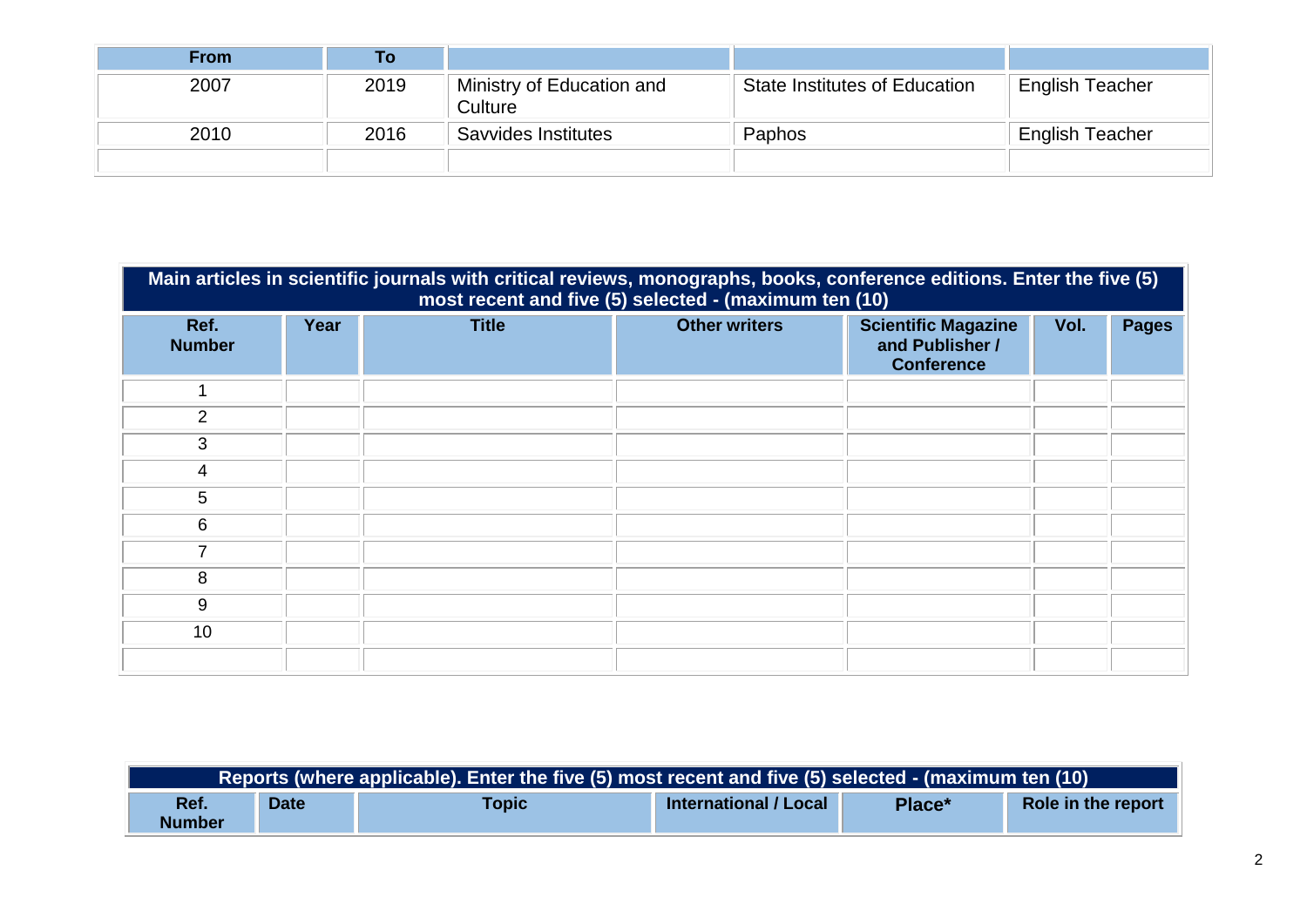| C. |  |  |  |
|----|--|--|--|
|    |  |  |  |
|    |  |  |  |
|    |  |  |  |
| ~  |  |  |  |
|    |  |  |  |
|    |  |  |  |
|    |  |  |  |
| "  |  |  |  |

## \* Register the site, the city, etc.

|                       | Research Projects. Enter the five (5) most recent and five (5) selected - (maximum ten (10) |              |                      |                            |  |  |
|-----------------------|---------------------------------------------------------------------------------------------|--------------|----------------------|----------------------------|--|--|
| Ref.<br><b>Number</b> | <b>Date</b>                                                                                 | <b>Title</b> | <b>Subsidy from:</b> | Role in research Project * |  |  |
|                       |                                                                                             |              |                      |                            |  |  |
| $\overline{2}$        |                                                                                             |              |                      |                            |  |  |
| 3                     |                                                                                             |              |                      |                            |  |  |
| $\overline{4}$        |                                                                                             |              |                      |                            |  |  |
| 5                     |                                                                                             |              |                      |                            |  |  |
| 6                     |                                                                                             |              |                      |                            |  |  |
| ⇁                     |                                                                                             |              |                      |                            |  |  |
| 8                     |                                                                                             |              |                      |                            |  |  |
| 9                     |                                                                                             |              |                      |                            |  |  |
| 10                    |                                                                                             |              |                      |                            |  |  |

*\*Role in Research Project: for instance Scientific Coordinator, Research Team Member, Researcher, Assistant Researcher, others.*

| Consulting Services and / or Participation in Boards / Committees - To be registered the five (5) most recent |               |                     |                                  |                        |
|---------------------------------------------------------------------------------------------------------------|---------------|---------------------|----------------------------------|------------------------|
| Ref.<br><b>Number</b>                                                                                         | <b>Period</b> | <b>Organization</b> | <b>Position or Service Title</b> | <b>Main activities</b> |